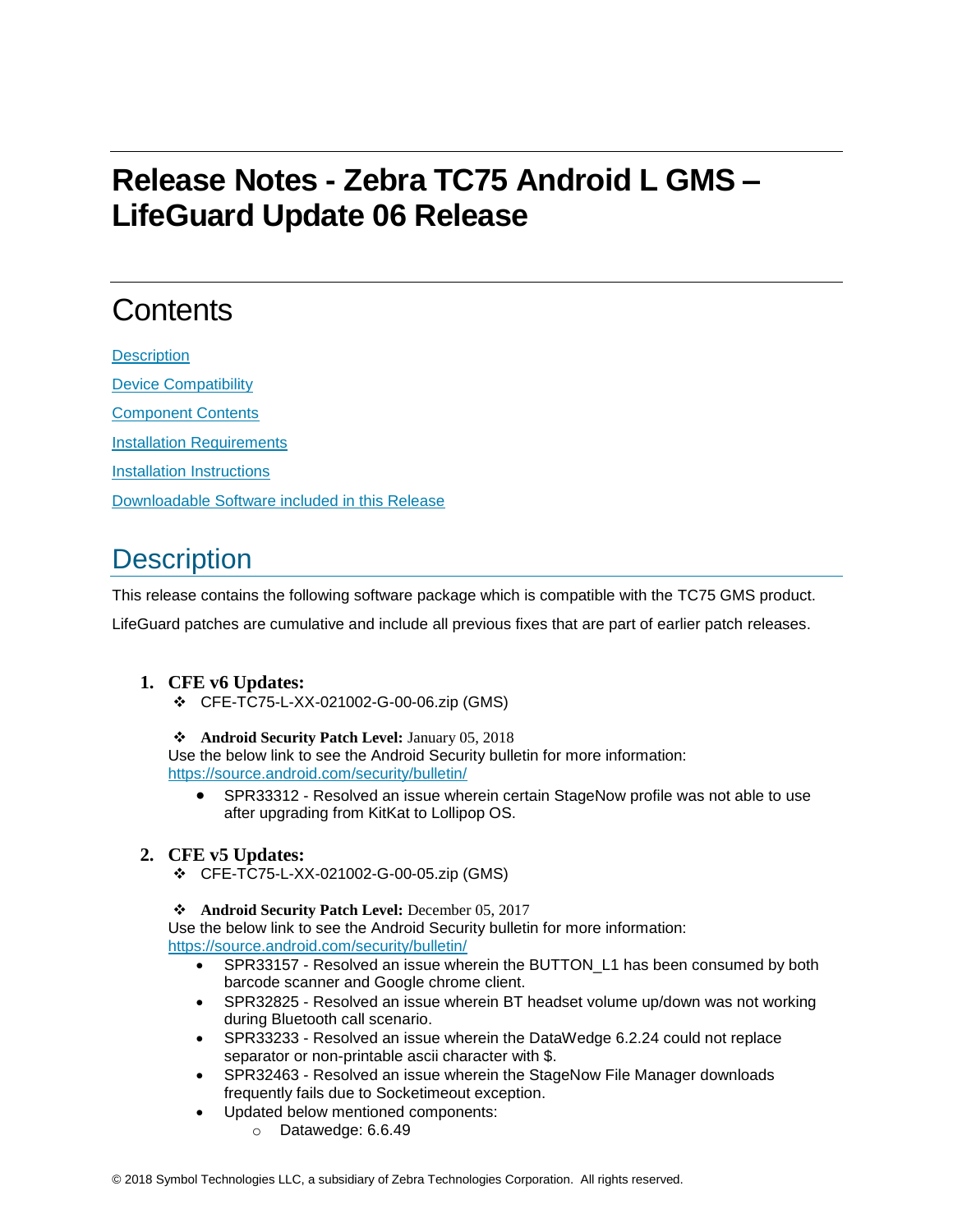- o StageNow: 2.9.1.1344
- o EMDK: 6.7.10.1010
- o MX: 7.1.1.0

#### **3. CFE v4 Updates:**

❖ CFE-TC75-L-XX-021002-G-00-04.zip (GMS)

#### ❖ **Android Security Patch Level:** September 05, 2017

Use the below link to see the Android Security bulletin for more information: <https://source.android.com/security/bulletin/>

- Corrections for KRACK vulnerabilities applied.
- SPR30400/31340 Added support to enable/disable Network Monitoring Notification.

#### **4. CFE v3 Updates:**

❖ CFE-TC75-L-XX-021002-G-00-03.zip (GMS)

#### ❖ **Android Security Patch Level:** September 05, 2017

Use the below link to see the Android Security bulletin for more information: <https://source.android.com/security/bulletin/>

- Updated below mentioned components:
	- MXMF Version 7.0.2.1
	- DataWedge Version 6.5.61
	- EMDK Version 6.6.14.914
	- Staging Client Version 2.8.1.1221
- Resolved an issue in MX to prevent leakage of configuration parameters.
- Included fix for BlueBorne vulnerability.
- Included fix for blank screen seen during boot.
- SPR32582 Added support for Netherlands Belgium language.
- SPR32385 Resolved an issue wherein Simulscan API fails to read Chinese passports.
- SPR32008 SPR31820 Resolved an issue wherein scanning PDF417 barcodes which contain embedded 0x0D characters resulted in continuous line of data instead of displaying in different lines.
- SPR32666 Resolved an issue wherein device reboots when it roams from secured to open Wi-Fi network.
- SPR32676 Resolved an issue wherein DataWedge App crashes when Velocity App tries to send an Intent to enable the scanner plugin.
- SPR32775 Resolved an issue wherein the notification class created with FLAG\_INSISTENT was not getting cleared upon pulling down the notification drawer.

#### **5. CFE v2 Updates:**

❖ CFE-TC75-L-XX-021002-G-00-02.zip (GMS)

#### ❖ **Android Security Patch Level:** August 05, 2017

Use the below link to see the Android Security bulletin for more information: <https://source.android.com/security/bulletin/>

- SPR29912 Resolved an issue wherein certificates installation failed through stagenow.
- SPR30401 Added support to get the CFE version via MDM clients.
- SPR31954 Resolved an issue wherein dhcpd was not able to start due to lengthy host name.
- SPR32135 Resolved an issue wherein Settings screen does not revert to its normal state even though the locale language is changed from Arabic to English via EMDK.
- SPR32240 Resolved an issue wherein the scanner service was not responding while switching between applications.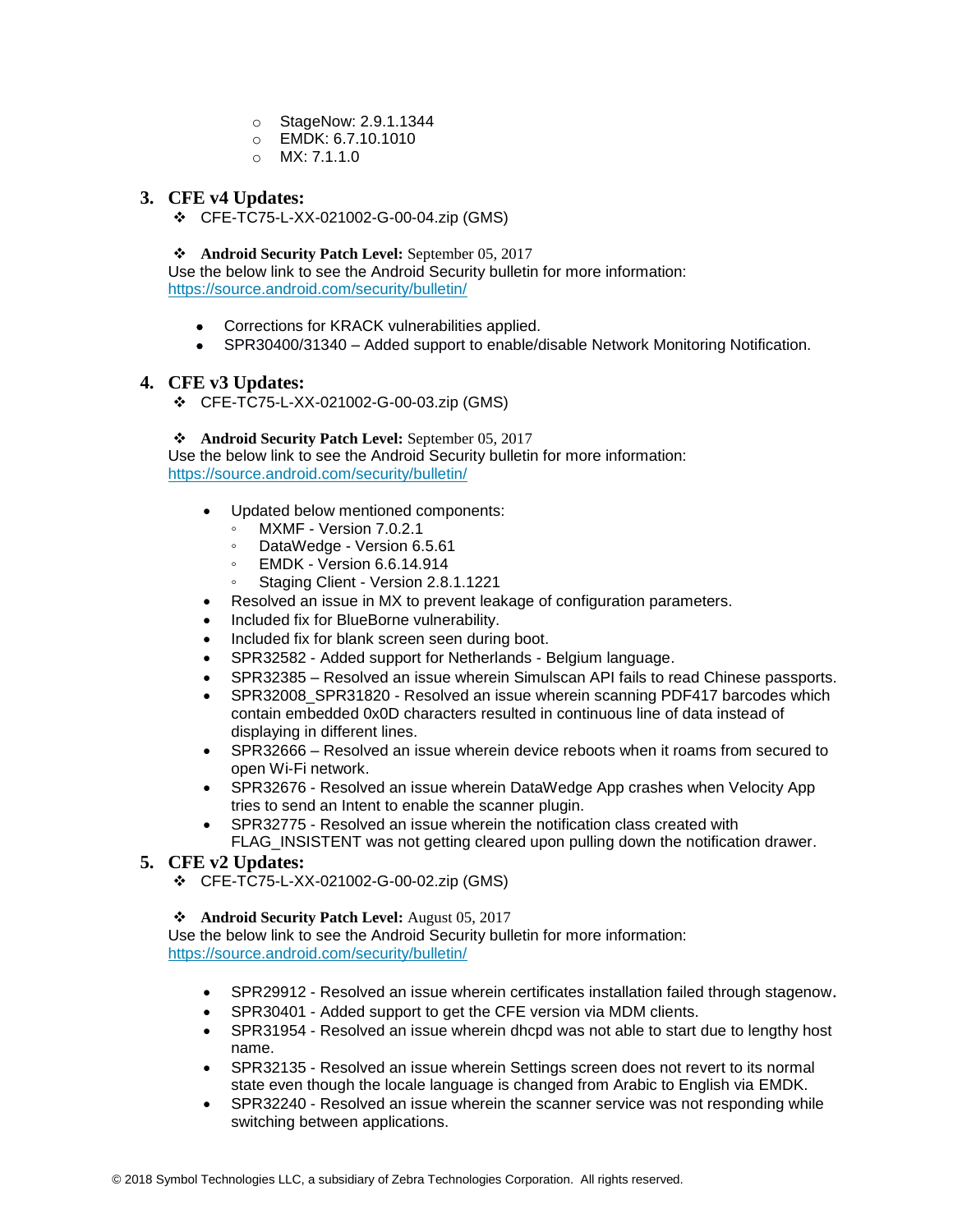- SPR32193 SPR32230 Resolved an issue wherein devices experiencing authentication failures, and were not able to recover.
- SPR32539 Resolved an issue wherein build certificates were lost randomly even though certificates were not expired.
- SPR32326 Resolved an issue wherein Settings application crashed while trying to set enterprise keyboard as the default keyboard and disable AOSP keyboard through the stageNow profile.
- SPR32413 Resolved an issue wherein after selecting the static option in the ethernet settings, changes are not reflecting in interface and the interface was always dhcp.

## <span id="page-2-0"></span>Device Compatibility

This software release has been approved for Android TC75 L models mentioned below.

| Device           | <b>Operating System</b> |
|------------------|-------------------------|
| TC75AH-GA11ES-A1 | Android 5.1.1           |
| TC75AH-GA11ES-A2 | Android 5.1.1           |
| TC75BH-GA11ES    | Android 5.1.1           |
| TC75BH-GA11ES-TW | Android 5.1.1           |
| TC75BH-GA11ES-IA | Android 5.1.1           |
| TC75BH-GA11ES-BR | Android 5.1.1           |

## <span id="page-2-1"></span>Component Contents

| Component / Description          | Version                           |
|----------------------------------|-----------------------------------|
| <b>Product Base Build Number</b> | 02-10-02-LG-00-A                  |
| <b>Zebra Patch Version</b>       | b                                 |
| <b>Android Version</b>           | 5.1.1                             |
| Wi-Fi                            | FUSION QA 2.00.0.0.015-1027201719 |

### <span id="page-2-2"></span>Installation Requirements

- The Software update requires SKU hardware device.
- Enterprise Reset and Factory Reset package files are available on the TC75 Software Download section on Zebra.com

### <span id="page-2-3"></span>Installation Instructions

BEFORE UPDATING THE OS IMAGE, EXTERNAL POWER MUST BE APPLIED TO THE TERMINAL VIA USB CHARGING CABLE OR CRADLE.

PLEASE ENSURE BATTERY LEVEL IS > 30%

### CFE software update procedure for TC75 GMS:

1. Connect the USB cable from your PC to the device and enable USB mass storage mode on the device.